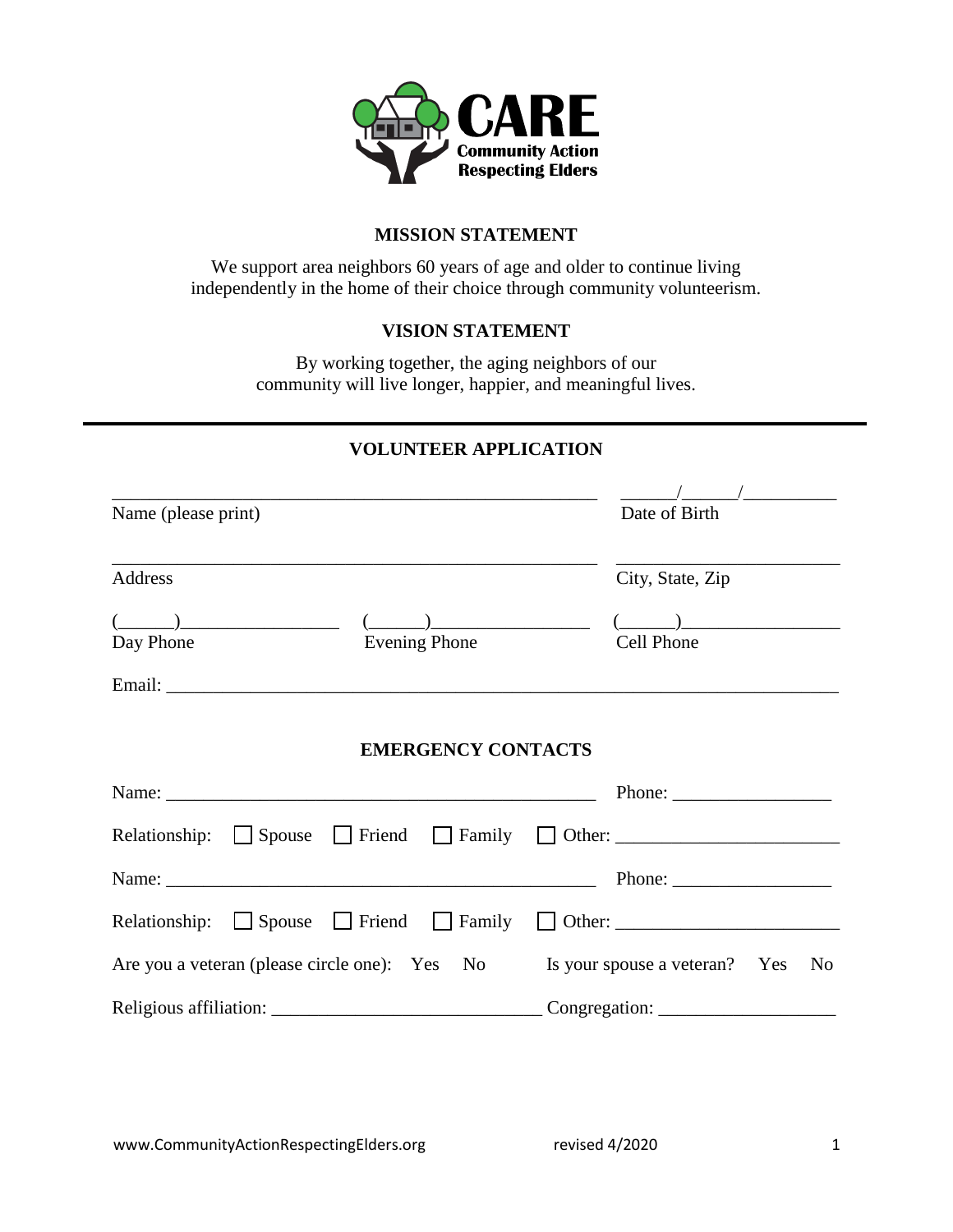### **VOLUNTEER EXPERIENCE**

| Organization | Description of Service | Dates (from/to) |
|--------------|------------------------|-----------------|
|              |                        |                 |
|              |                        |                 |

#### **WORK EXPERIENCE**

| Company, City, State | Type of Work | Dates (from/to) |
|----------------------|--------------|-----------------|
|                      |              |                 |
|                      |              |                 |

### **CARE VOLUNTEER OPPORTUNITIES (Please check all areas of interest)**

#### **Provide Services to Clients:**

| Transportation/Rides                           |                                  | Homemaking/Chores                  | Grocery Shopping             |
|------------------------------------------------|----------------------------------|------------------------------------|------------------------------|
| $\Box$ Yardwork                                |                                  | <b>Friendly Visiting</b>           | Friendly Phone Calls         |
| $\Box$ Respite Care                            |                                  | Food Programs                      | <b>Art Classes</b>           |
| $\Box$ Health & Safety Education               | <b>Physical Fitness Programs</b> |                                    |                              |
| $\Box$ Minor Home Repair/Modification          |                                  |                                    |                              |
| <b>Fundraising/Office/Board Opportunities:</b> |                                  |                                    |                              |
| $\Box$ Pork Chop Dinner                        | <b>Quilt Raffle Sales</b>        |                                    | <b>Office Assistance</b>     |
| $\Box$ Silent Auction                          | Boutique                         |                                    | $\Box$ Fundraising Committee |
| $\Box$ Foley Fun Days                          |                                  | <b>Touching Tables for Seniors</b> | Finance Committee            |
| $\Box$ Brat Sale                               |                                  | Event Booth (various expos)        | Communications Committee     |
| Bake Sale<br>Other                             |                                  |                                    | <b>Board of Directors</b>    |

As a CARE volunteer, you will set your own schedule, and provide services according to your passions and interests, as often as you choose.

#### **How did you learn about the CARE Program?**

| $\Box$ CARE website                                       | □ CARE Community Presentation □ Community Event |                      |
|-----------------------------------------------------------|-------------------------------------------------|----------------------|
| $\Box$ CARE Facebook page                                 | $\Box$ Friend/Family Member                     | Medical Professional |
| $\Box$ CARE Connections newsletter $\Box$ Local newspaper |                                                 | $\Box$ Benton County |
| $\Box$ Other:                                             |                                                 |                      |